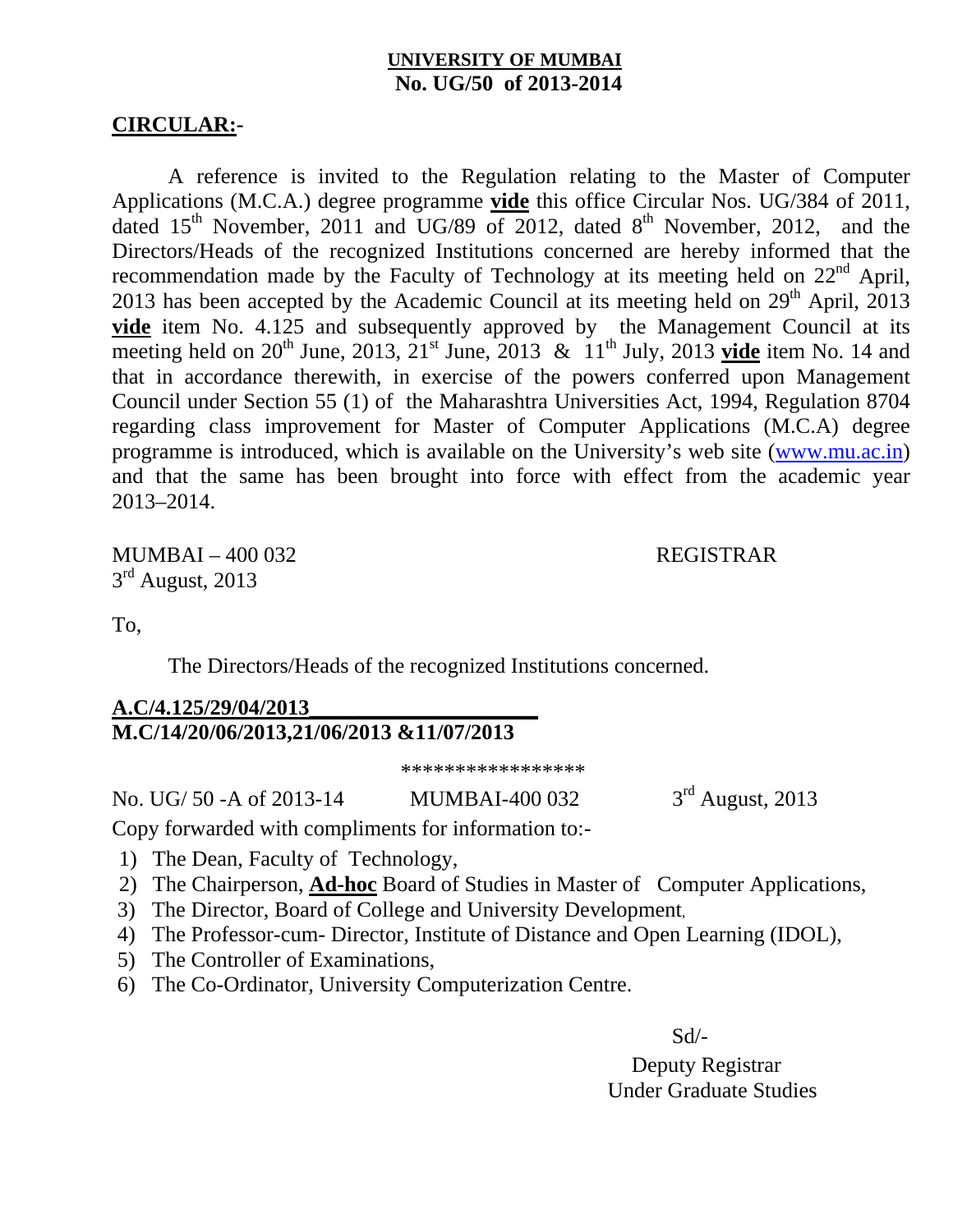AC 29/4/2013 Item No. 4.125

# UNIVERSITY OF MUMBAI



# **Regulation 8704 regarding class improvement for MCA**

(Introduced with effect from the academic year 2013–2014)